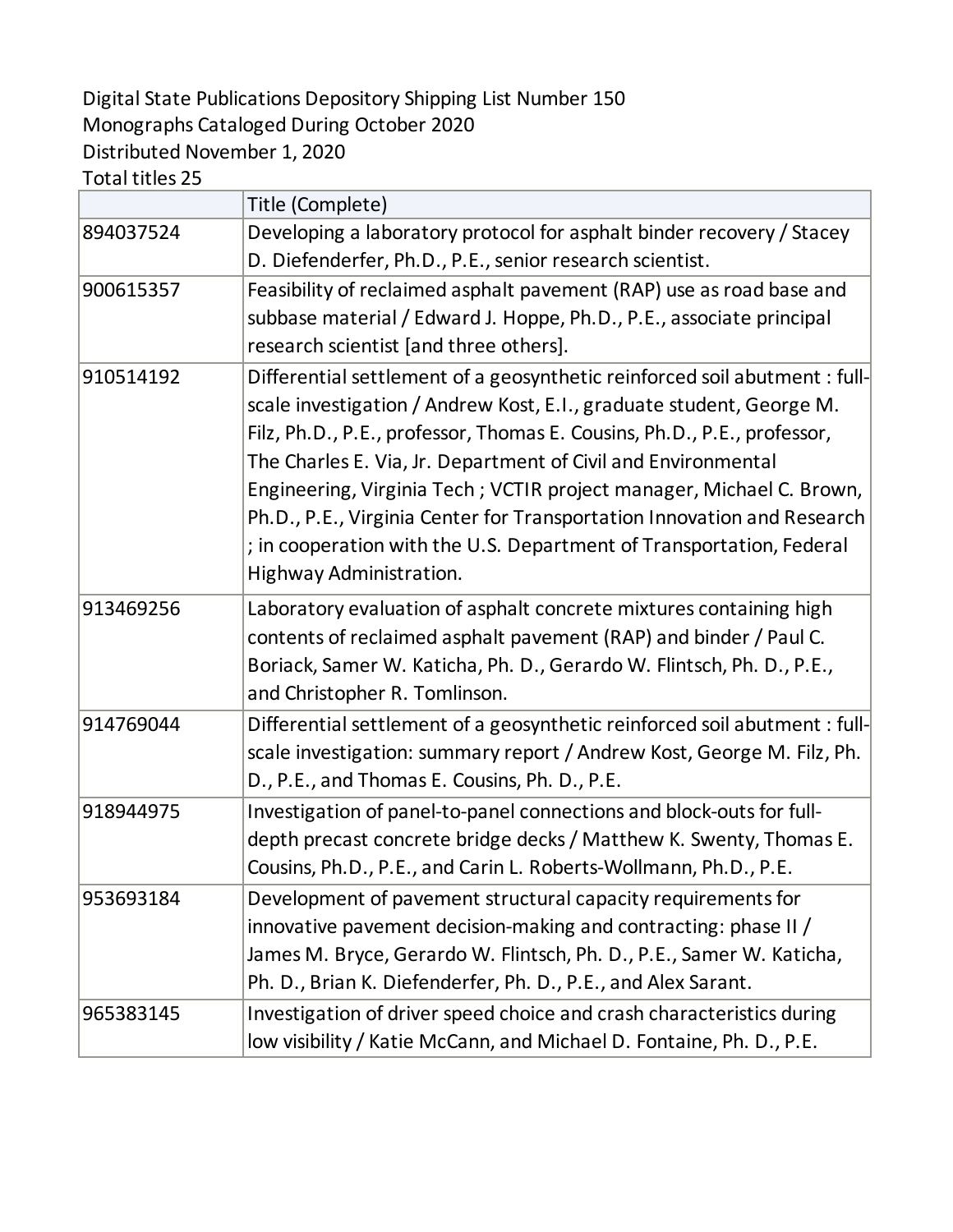| 965383183 | Structural study of cold central plant recycling sections at the National<br>Center for Asphalt Technology (NCAT) Test Track / Brian K.<br>Diefenderfer, Ph. D., P.E., Miguel Diaz Sanchez, David H. Timm, Ph. D.,<br>P.E., and Benjamin F. Bowers, Ph. D.                                     |
|-----------|------------------------------------------------------------------------------------------------------------------------------------------------------------------------------------------------------------------------------------------------------------------------------------------------|
| 965383302 | Development of enhanced pavement deterioration curves / Samer W.<br>Katicha, Ph. D., Safak Ercisli, Gerardo W. Flintsch, Ph. D., P.E., James M.<br>Bryce, Ph. D., and Brian K. Diefenderfer, Ph. D., P.E.                                                                                      |
| 965383457 | Analysis of repeated network-level testing by the falling weight<br>deflectometer on I-81 in the Virginia Department of Transportation's<br>Bristol District / James M. Bryce, Ph. D., Samer W. Katicha, Ph. D.,<br>Brian K. Diefenderfer, Ph. D., P.E., And Gerardo W. Flintsch, Ph. D., P.E. |
| 972335917 | Investigation of roller-compacted concrete for use in pavements in<br>Virginia / M. Shabbir Hossain, Ph. D., P.E., and H. Celik Ozyildirim, Ph.<br>D., P.E.                                                                                                                                    |
| 972335945 | When Main Street is a highway : addressing conflicts between land use<br>and transportation / Peter B. Ohlms, AICP, and Kayleigh M. Roy.                                                                                                                                                       |
| 972336751 | Evaluation of fatigue-prone details using a low-cost thermoelastic<br>stress analysis system / Steven B. Chase, Ph. D., and Yaw Adu-Gyamfi,<br>Ph. D.                                                                                                                                          |
| 984979549 | Evaluation of high-performance fiber-reinforced concrete for bridge<br>deck connections, closure pours, and joints / Levon C. Hoomes, H. Celik<br>Ozyildirim, Ph. D., P.E., and Michael C. Brown, Ph. D., P.E.                                                                                 |
| 984979836 | Investigation of properties of high-performance fiber-reinforced<br>concrete: very early strength, toughness, permeability, and fiber<br>distribution / Evelina Khakimova, EIT, and Celik Ozyildirim, Ph. D., P.E.                                                                             |
| 987791735 | Addressing dilemma zone issues with control solutions / Montasir M.<br>Abbas, Ph. D., P.E., Qichao Wang, Brian J. Higgs, Ph. D., Donia Zaheri<br>Sarabi, Sahar Ghanipoor Machiani, Ph. D., Milos N. Mladenovic, Ph. D.,<br>and Shrikant Fulari.                                                |
| 990340454 | Design, installation, and condition assessment of a concrete bridge<br>deck constructed With ASTM A1035 CS No. 4 Bars / Abraham Lama<br>Salomon, and Cristopher D. Moen, Ph. D., P.E.                                                                                                          |